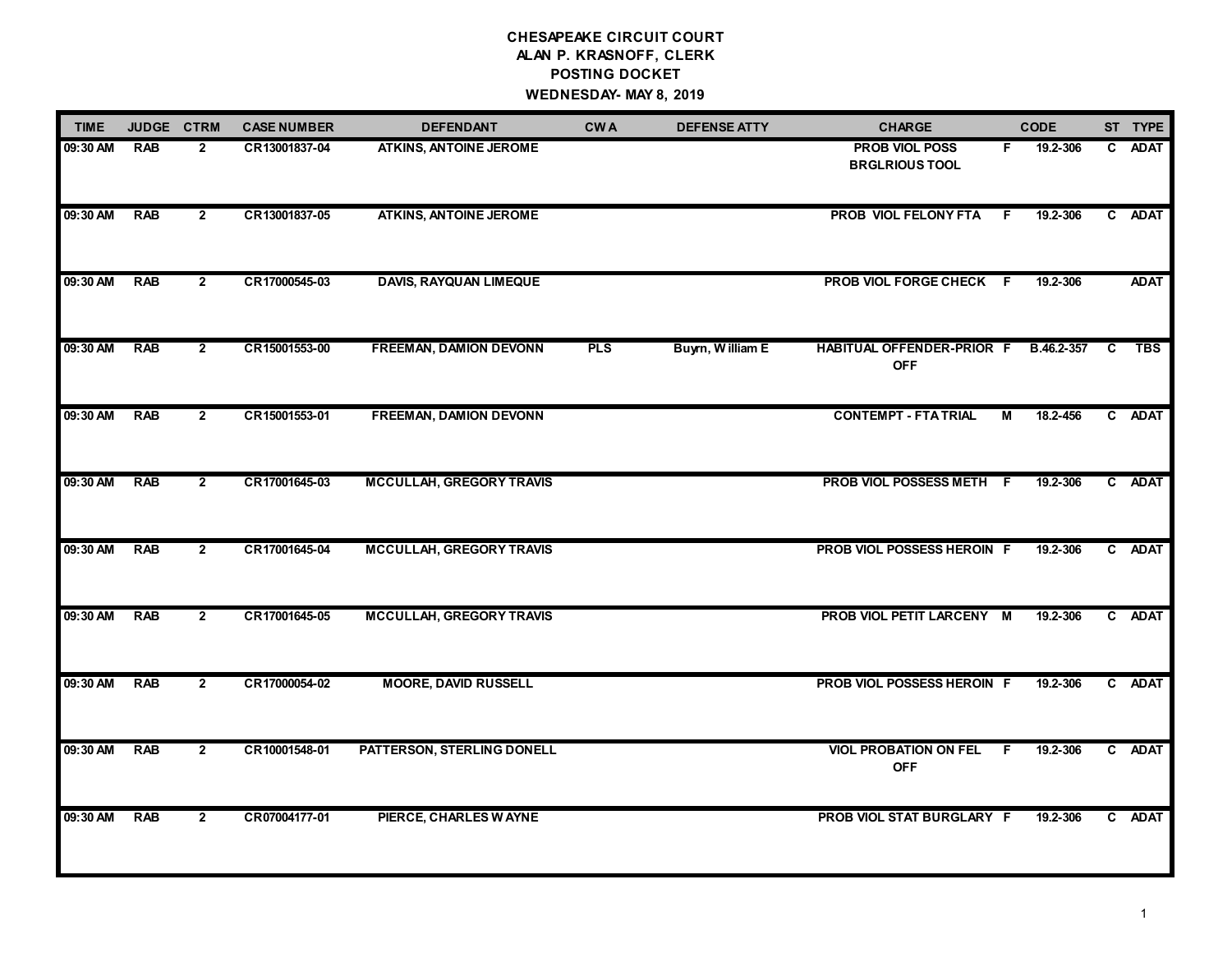# **CHESAPEAKE CIRCUIT COURT ALAN P. KRASNOFF, CLERK POSTING DOCKET WEDNESDAY- MAY 8, 2019**

| TIME     | <b>JUDGE</b> | <b>CTRM</b>    | <b>CASE NUMBER</b> | <b>DEFENDANT</b>            | <b>CWA</b> | <b>DEFENSE ATTY</b> | <b>CHARGE</b>                              |    | <b>CODE</b> | <b>ST</b> | <b>TYPE</b> |
|----------|--------------|----------------|--------------------|-----------------------------|------------|---------------------|--------------------------------------------|----|-------------|-----------|-------------|
| 09:30 AM | <b>RAB</b>   | $\mathbf{2}$   | CR13000225-05      | <b>ROCHA BRANDON M</b>      |            |                     | <b>PROB VIOL (GRAND</b><br><b>LARCENY)</b> | F. | 19.2-306    | C         | <b>ADAT</b> |
| 09:30 AM | <b>RAB</b>   | $\mathbf{2}$   | CR13000225-06      | <b>ROCHA BRANDON M</b>      |            |                     | <b>PROB VIOL (STOLEN</b><br>PROPERTY)      | F. | 19.2-306    |           | C ADAT      |
| 09:30 AM | <b>RAB</b>   | $\mathbf{2}$   | CR16001177-01      | <b>SMITH, CAMERON ASOD</b>  |            |                     | <b>VIOL EMBEZZLEMENT</b>                   | F. | 19.2-306    |           | <b>ADAT</b> |
| 09:30 AM | <b>RAB</b>   | $\overline{2}$ | CR16000979-03      | W ASHINGTON, KLEO SHAW NAYA |            |                     | VIOL GOOD BEHAV ON MISD M<br><b>OFF</b>    |    | 19.2-306    |           | <b>ADAT</b> |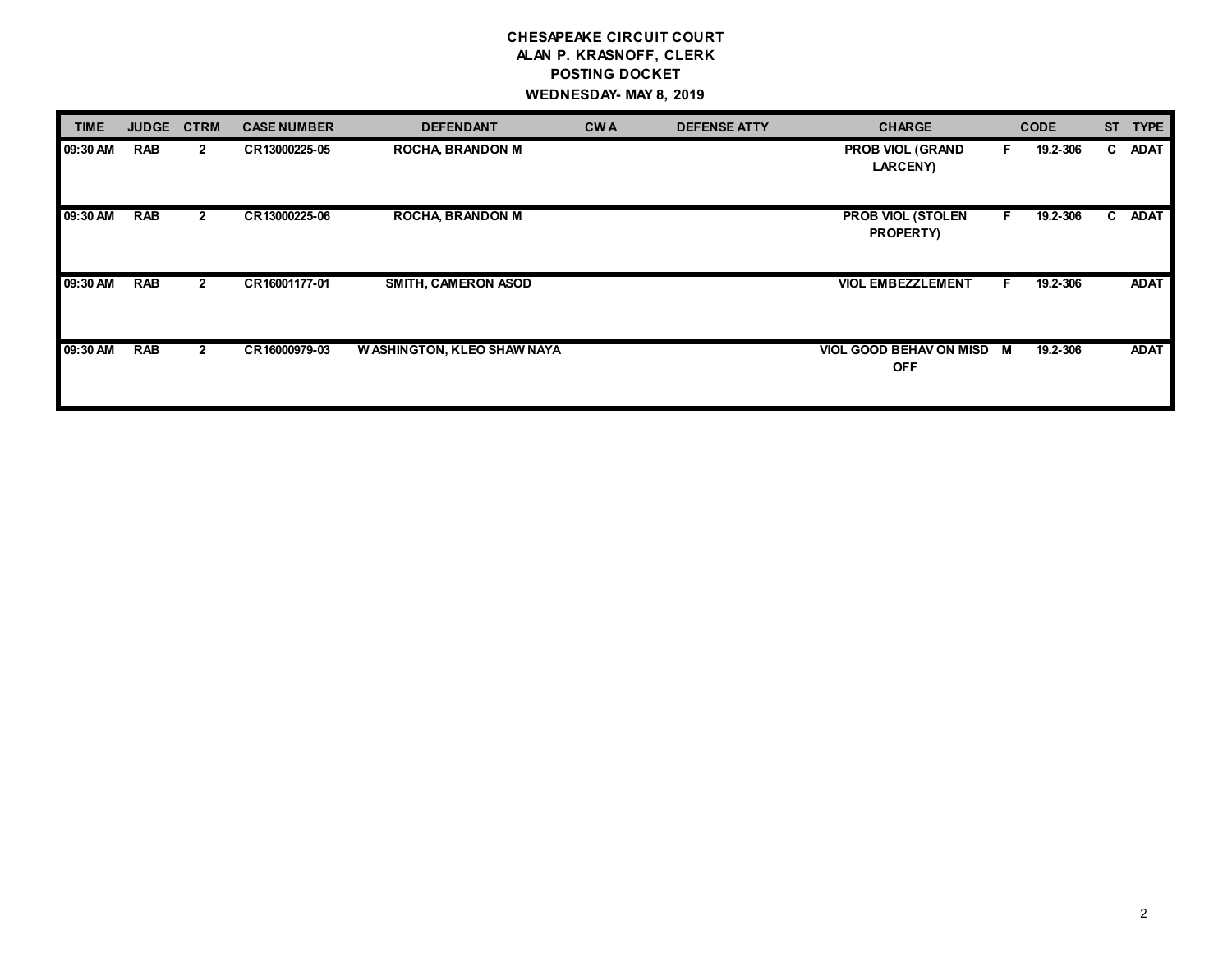| <b>Hearing</b><br><b>Time</b> | Judge      | Court-<br><u>room</u> | Case #        | <b>Plaintiff</b>                       | <b>Defendant</b>               | <b>Plaintiff Attorney</b>              | <b>Defendant Attorney</b> | <b>Hearing</b><br><b>Type</b> | <b>Duration</b> |
|-------------------------------|------------|-----------------------|---------------|----------------------------------------|--------------------------------|----------------------------------------|---------------------------|-------------------------------|-----------------|
| 09:00 AM                      | <b>JWB</b> | $\mathbf{1}$          | CL17003050-00 | JEWELL, KIMBERLY KAY                   | JEWELL, VINCENT CYRUS          | <b>BYRUM, ROBERT</b>                   | <b>KEIL, A BARTLETT</b>   | <b>FD</b>                     | 15M 0 H 0 D     |
| 09:00 AM                      | <b>JWB</b> | $\mathbf{1}$          | CL17003050-00 | JEWELL, KIMBERLY KAY                   | <b>JEWELL, VINCENT CYRUS</b>   | <b>BYRUM, ROBERT</b>                   | <b>KEIL, A BARTLETT</b>   | <b>PL</b>                     | 45M 0 H 0 D     |
| 09:00 AM                      | <b>JWB</b> | $\mathbf{1}$          |               | CL18004657-00 *DRS. OLSON & SZAKALY PC | *SZAKALY, BRIAN P              | <b>BRYANT, SUANNE</b><br><b>HARDEE</b> | PRO SE                    | <b>MOT</b>                    | 30M 0 H 0 D     |
| 09:00 AM                      | <b>JWB</b> | $\mathbf{1}$          | CL19002020-00 | <b>BLACKMON, DIONTE</b>                | <b>LAWSON, TAMIKA MICHELLE</b> | PATZIG, WILLIAM                        | WOODS, MICHAEL J          | <b>PL</b>                     | 30M 0 H 0 D     |
| 09:00 AM                      | <b>JWB</b> | $\mathbf{1}$          | CL19002316-00 | POWARD, KURT                           | POWARD, AUDREY STACY           | PATZIG, W ANDREW                       | <b>MCCORMICK, DAVID M</b> | <b>PL</b>                     | 30M 0 H 0 D     |
| 09:00 AM                      | <b>JCH</b> | $\mathbf{3}$          | CJ18-110      | IN RE JUVENILE APPEAL                  | IN RE JUVENILE APPEAL          |                                        |                           | C                             | 15M 0 H 0 D     |
| 09:00 AM                      | <b>JCH</b> | 3                     | CL16001493-00 | <b>SULLIVAN, MELINA ASHLEY</b>         | <b>SULLIVAN, TYLER DALE</b>    | PINCUS, CHARLES L; III                 |                           | <b>PTC</b>                    | 15M 0 H 0 D     |
| 09:00 AM                      | <b>JCH</b> | $\mathbf{3}$          | CL18004293-00 | POPE, JANET MANTELL                    | POPE, CRAIG ESTEL              | <b>FULLER, BARBARA A</b>               | <b>SLAVEN, RONALD</b>     | <b>COMP</b>                   | 15M 0 H 0 D     |
| 09:00 AM                      | JCH        | 3                     | CL18004293-00 | POPE, JANET MANTELL                    | POPE, CRAIG ESTEL              | <b>FULLER, BARBARA A</b>               | <b>SLAVEN, RONALD</b>     | <b>MOT</b>                    | 15M 0 H 0 D     |
| 09:00 AM                      | <b>JCH</b> | $\mathbf{3}$          | CL18008101-00 | <b>SUNTRUST BANK</b>                   | <b>HORNER, ANTHONY L</b>       | <b>DUMONT, GREGORY T</b>               | <b>PROSE</b>              | <b>DJ</b>                     | 15M 0 H 0 D     |
| 09:00 AM                      | <b>JCH</b> | $\mathbf{3}$          | CL19002692-00 | <b>BODGE, KARMEN KRISTINE</b>          | <b>BODGE, BRUCE GORDON</b>     | <b>HAMEL, MATTHEW</b>                  |                           | <b>PL</b>                     | 30M 0 H 0 D     |
| 09:00 AM                      | <b>SJT</b> | 4                     | CL18000871-00 | <b>COCKRELL, BILLIE</b>                | *CF CURTIS & SONS INC          | <b>SCARBOROUGH, BOYD</b>               | <b>ATLEE, MICHAEL A</b>   | Q                             | 0M1H0D          |
| 09:00 AM                      | <b>SJT</b> | 4                     | CL18007913-00 | *JONES, VALENCIA                       | *CHESAPEAKE CROSSING INC       | PORTER, ELLEN M                        | <b>ATLEE, MICHAEL L</b>   | <b>DEM</b>                    | 45M 0 H 0 D     |
| 09:00 AM                      | <b>SJT</b> | 4                     | CL18007913-00 | *JONES, VALENCIA                       | *CHESAPEAKE CROSSING INC       | PORTER, ELLEN M                        | <b>ATLEE, MICHAEL L</b>   | <b>COMP</b>                   | 15M 0 H 0 D     |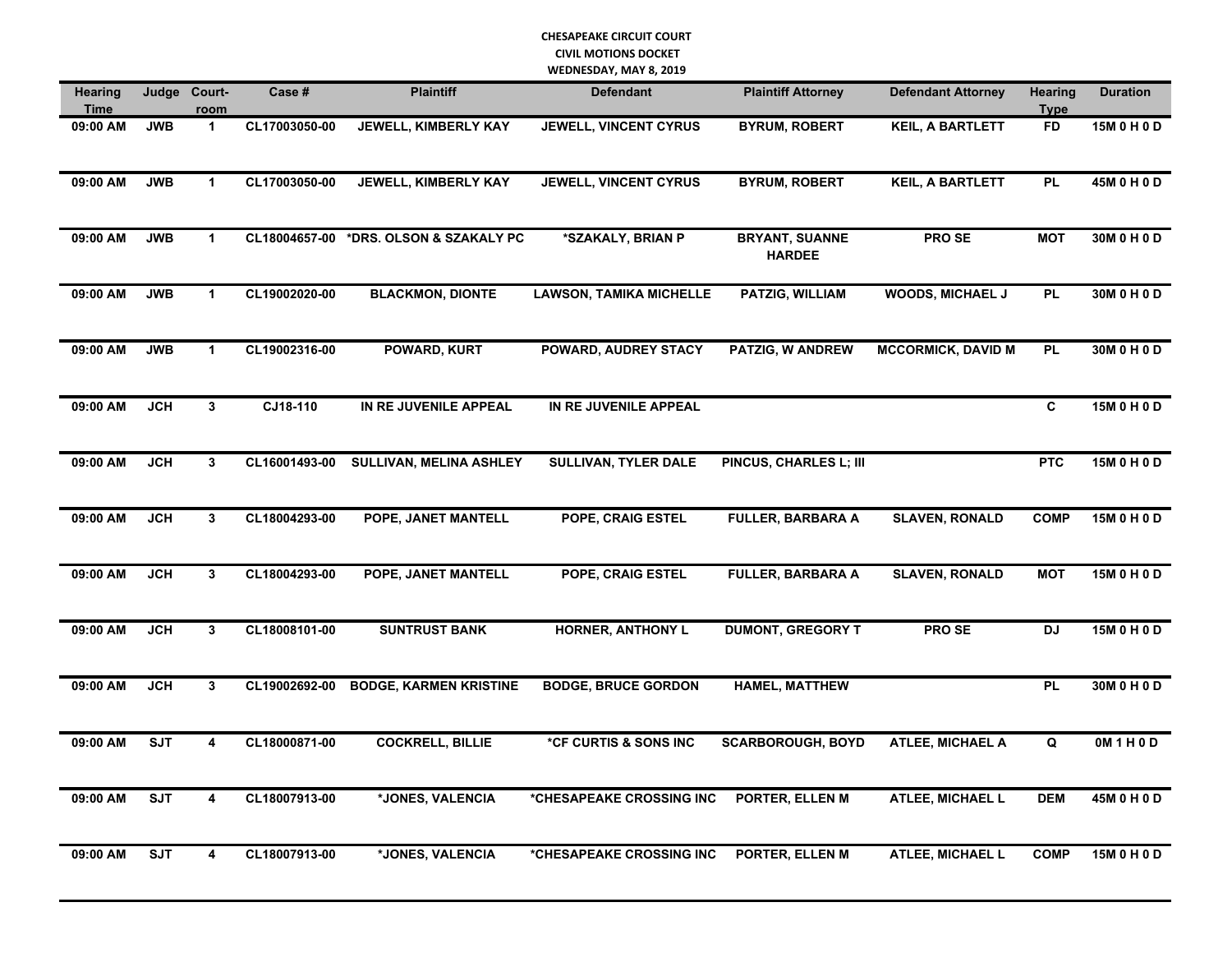| <b>Hearing</b><br>Time |            | Judge Court-<br>room | Case #        | <b>Plaintiff</b>                                              | <b>Defendant</b>                           | <b>Plaintiff Attorney</b>              | <b>Defendant Attorney</b> | <b>Hearing</b><br><b>Type</b> | <b>Duration</b> |
|------------------------|------------|----------------------|---------------|---------------------------------------------------------------|--------------------------------------------|----------------------------------------|---------------------------|-------------------------------|-----------------|
| 09:00 AM               | <b>SJT</b> | 4                    | CL19000952-00 | <b>CHESTNUT, JAMAL ANDRE</b>                                  | <b>CHESTNUT, MICHELLE</b><br><b>BENITA</b> | <b>WILDER, BRANDON L</b>               | <b>PROSE</b>              | <b>FD</b>                     | 15M 0 H 0 D     |
| 09:00 AM               | <b>SJT</b> | 4                    | CL19002125-00 | <b>VINSON, JULIE</b>                                          | JONATHON A. VINSON, A<br><b>MINOR</b>      | <b>RIEGER, CHRISTINA M</b>             | <b>PROSE</b>              | CAS                           | 30M 0 H 0 D     |
| 09:00 AM               | <b>RDS</b> | 5                    | CL18002361-00 | <b>HERBORN, OK R</b>                                          | <b>HERBORN, STEVEN A</b>                   | <b>MAUER, PATRICK L</b>                |                           | <b>WC</b>                     | 15M 0 H 0 D     |
| 09:00 AM               | <b>RDS</b> | 5                    | CL18006672-00 | *BRYAN, WILLIAM R                                             | <b>CEDAR MANOR</b>                         | <b>BENNETT, CARLTON F</b>              | <b>KADISH, LAUREN S</b>   | <b>COMP</b>                   | 15M 0 H 0 D     |
| 09:00 AM               | <b>RDS</b> | 5                    | CL18006791-00 | <b>SIMS, BRIAN</b>                                            | <b>SIMS, NICOLE</b>                        | <b>RENNINGER, NICHOLAS</b><br>D        | <b>BUYRN, RICHARD L</b>   | <b>WC</b>                     | 15M 0 H 0 D     |
| 09:00 AM               | <b>RDS</b> | 5                    | CL18006791-00 | <b>SIMS, BRIAN</b>                                            | <b>SIMS, NICOLE</b>                        | <b>RENNINGER, NICHOLAS</b><br>D        | <b>BUYRN, RICHARD L</b>   | <b>PL</b>                     | 30M 0 H 0 D     |
| 09:00 AM               | <b>RDS</b> | 5                    | CL18006791-00 | <b>SIMS, BRIAN</b>                                            | <b>SIMS, NICOLE</b>                        | <b>RENNINGER, NICHOLAS</b><br>D        | <b>BUYRN, RICHARD L</b>   | <b>COMP</b>                   | 15M 0 H 0 D     |
| 09:00 AM               | <b>RDS</b> | 5                    | CL18007003-00 | <b>MICHAEL WAYNE</b><br><b>INVESTMENTS CORP</b>               | *SMITH, JEROME L                           | <b>DRINKWATER,</b><br><b>DARRELL A</b> | <b>PROSE</b>              | <b>MOPT</b>                   | 30M 0 H 0 D     |
| 09:00 AM               | <b>RDS</b> | 5                    | CL19001228-00 | <b>CIBH</b>                                                   | <b>JOHNSON, ASA J</b>                      | <b>BROWN, LEONARD L;</b><br><b>JR</b>  | <b>PROSE</b>              | <b>APTG</b>                   | M H D           |
| 09:00 AM               | <b>RDS</b> | 5                    | CL19002119-00 | <b>PERSON, YULANDUS</b>                                       | PERSON, NATHANIEL H; JR                    | <b>MILLER, EDWARD H</b>                | <b>PROSE</b>              | <b>APTG</b>                   | 30M 0 H 0 D     |
| 09:00 AM               | <b>RDS</b> | 5                    | CL19002747-00 | <b>HINKLE, TIMOTHY</b>                                        | <b>HINKLE, KATIE</b>                       | <b>BROWN, JOI</b>                      | <b>WOODS, MICHAEL J</b>   | <b>MOT</b>                    | 15M 0 H 0 D     |
| 09:00 AM               | <b>RDS</b> | 5                    | CL19002747-00 | <b>HINKLE, TIMOTHY</b>                                        | <b>HINKLE, KATIE</b>                       | <b>BROWN, JOI</b>                      | <b>WOODS, MICHAEL J</b>   | <b>PL</b>                     | 30M 0 H 0 D     |
| 09:00 AM               | <b>RDS</b> | 5                    |               | CL19002918-00 COSTELLO, PATRICK JOSEPH COSTELLO, LORRIE ELLEN |                                            | <b>BROWN, JOI</b>                      |                           | <b>MOT</b>                    | 15M 0 H 0 D     |
| 09:00 AM               | <b>RDS</b> | 5                    |               | CL19002918-00 COSTELLO, PATRICK JOSEPH COSTELLO, LORRIE ELLEN |                                            | <b>BROWN, JOI</b>                      |                           | <b>PL</b>                     | 30M 0 H 0 D     |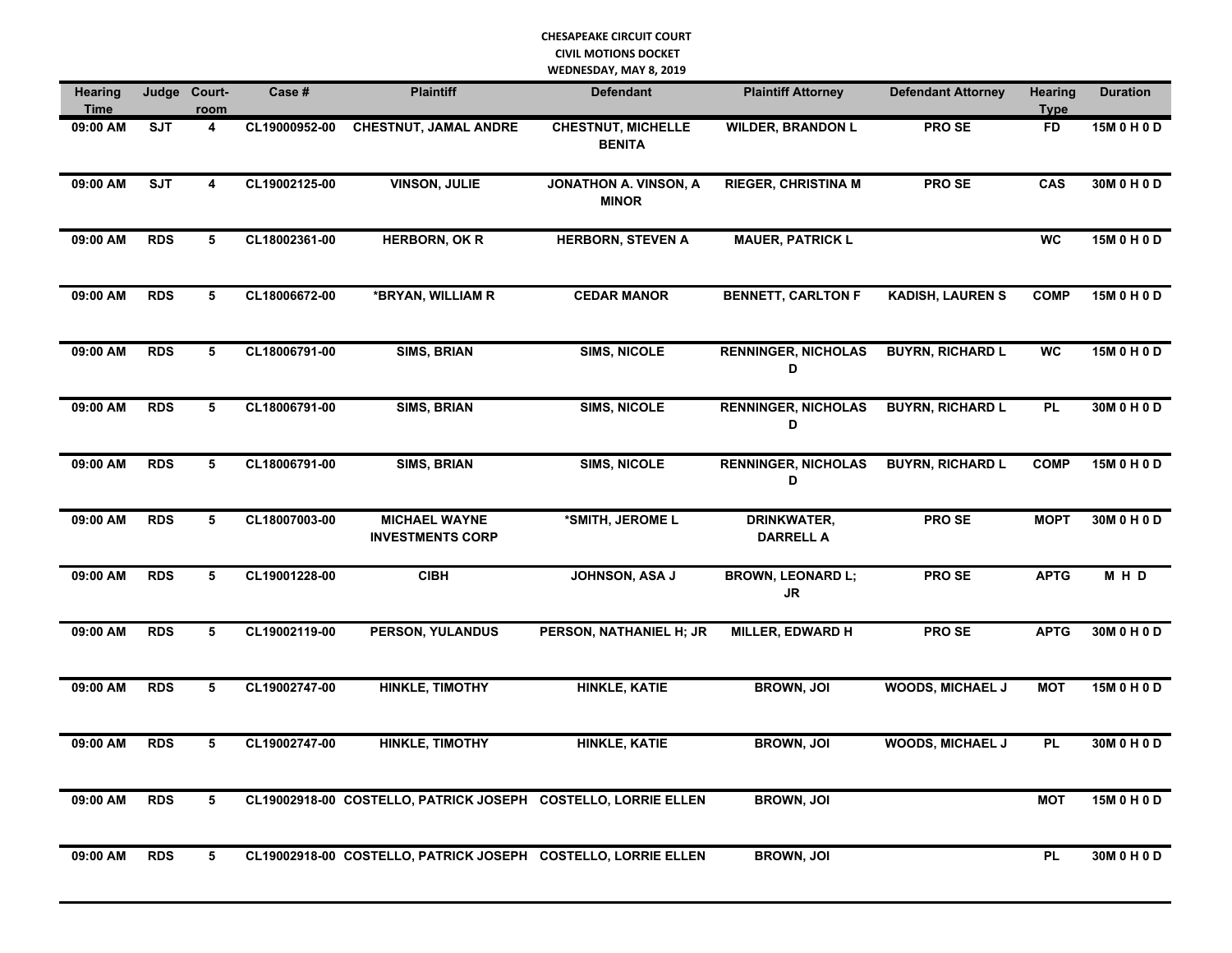| <b>Hearing</b><br><b>Time</b> | Judge       | Court-<br>room | Case #        | <b>Plaintiff</b>                                              | <b>Defendant</b>                                | <b>Plaintiff Attorney</b>   | <b>Defendant Attorney</b>  | <b>Hearing</b><br><b>Type</b> | <b>Duration</b> |
|-------------------------------|-------------|----------------|---------------|---------------------------------------------------------------|-------------------------------------------------|-----------------------------|----------------------------|-------------------------------|-----------------|
| 09:00 AM                      | <b>MATA</b> | 6              | CL17000168-00 | <b>LESLIE, TONETTE E</b>                                      | <b>HARDESTY, SHAUNEE G</b>                      | <b>SAADY, CHRISTOPHER P</b> | <b>PROSE</b>               | <b>COMP</b>                   | 15M 0 H 0 D     |
| 09:00 AM                      | <b>MATA</b> | 6              | CL17001907-00 | <b>HUNTER, SHAWNTAE ELISE</b>                                 | <b>HUNTER, NEACEWA</b><br><b>KENYATTA</b>       | <b>THOMASSON, BRIAN A</b>   | PRO SE                     | <b>MOT</b>                    | 30M 0 H 0 D     |
| 09:00 AM                      | <b>MATA</b> | 6              |               | CL17002820-00 WARRIOR, CHAUNCEY ALLEN                         | <b>WARRIOR, NICOLE</b><br><b>CASSANDRA</b>      | <b>SHILLING, ANDREW</b>     | <b>MESSENGER, SUSAN L</b>  | <b>FD</b>                     | M H D           |
| 09:00 AM                      | <b>MATA</b> | 6              | CL18007625-00 | <b>MARK, CYNTHIA M</b>                                        | <b>MARK, ERIC A</b>                             | <b>SHILLING, ANDREW</b>     |                            | <b>AMEN</b>                   | 30M 0 H 0 D     |
| 09:00 AM                      | <b>MATA</b> | 6              |               | CL19000382-00 *DARREN KEENEN, A MINOR,                        | *SHEPARD, ALLEN                                 | <b>O'HANLON, GRIFFIN M</b>  | <b>LUXHOJ, K BARRETT</b>   | CAS                           | 30M 0 H 0 D     |
| 09:00 AM                      | <b>MATA</b> | 6              | CL19000903-00 | <b>CORE, SHANEQUA</b>                                         | *COMMONWELTH OF<br><b>VIRGINIA</b>              | <b>PROSE</b>                | <b>PROSE</b>               | <b>DEM</b>                    | 30M 0 H 0 D     |
| 09:00 AM                      | <b>MATA</b> | 6              | CL19000903-00 | <b>CORE, SHANEQUA</b>                                         | *COMMONWELTH OF<br><b>VIRGINIA</b>              | <b>PROSE</b>                | <b>PROSE</b>               | <b>PLEA</b>                   | 30M 0 H 0 D     |
| 09:00 AM                      | <b>MATA</b> | 6              | CL19002495-00 | <b>HALL, KANDIS</b>                                           | <b>ATLANTIC SHORES</b><br><b>CHRISTIAN SCHO</b> | PRO SE                      | PRO SE                     | <b>MOT</b>                    | 30M 0 H 0 D     |
| 09:00 AM                      | <b>RAB</b>  | $\overline{7}$ | CL18004190-00 | <b>JONES, CATALINA</b>                                        | <b>JONES, RYAN K</b>                            | <b>EVANS-BEDOIS, ERIN</b>   | PRO SE                     | <b>MOT</b>                    | 30M 0 H 0 D     |
| 09:00 AM                      | <b>RAB</b>  | $\overline{7}$ |               | CL18008300-01 STEVERSON, JAMES ALLEN;<br><b>SR</b>            | <b>STEVERSON, DENISE P</b>                      | <b>LINDSEY, JOSEPH C</b>    |                            | <b>SC</b>                     | $M$ H D         |
| 09:00 AM                      | <b>RAB</b>  | $\overline{7}$ |               | CL19002217-00 LAQUIHON, ROBIN MICHELLE LAQUIHON, MARK ANTHONY |                                                 | <b>CHIUSANO, PETER V</b>    | <b>PROSE</b>               | <b>PL</b>                     | M H D           |
| 10:00 AM                      | <b>RAB</b>  | $\overline{7}$ | CL16002536-00 | <b>BROOKS, ZONDRA</b>                                         | <b>COMMONWEALTH</b>                             | <b>PROSE</b>                |                            | <b>OLP</b>                    | M H D           |
| 10:00 AM                      | <b>RAB</b>  | $\overline{7}$ |               | CL18007446-00 CANEPA, BERNADETTE MARIE                        | <b>COMMONWEALTH</b>                             | <b>CASSIDY, DAVID W</b>     | <b>CAMPBELL, WILLIAM H</b> | <b>PRES</b>                   | M H D           |
| 10:00 AM                      | <b>RAB</b>  | $\overline{7}$ | CL18007849-00 | PHILLIPS, COLE R                                              | <b>COMMONWEALTH</b>                             | <b>SHORT, JAMES E</b>       | <b>CAMPBELL, WILLIAM H</b> | <b>PRES</b>                   | M H D           |